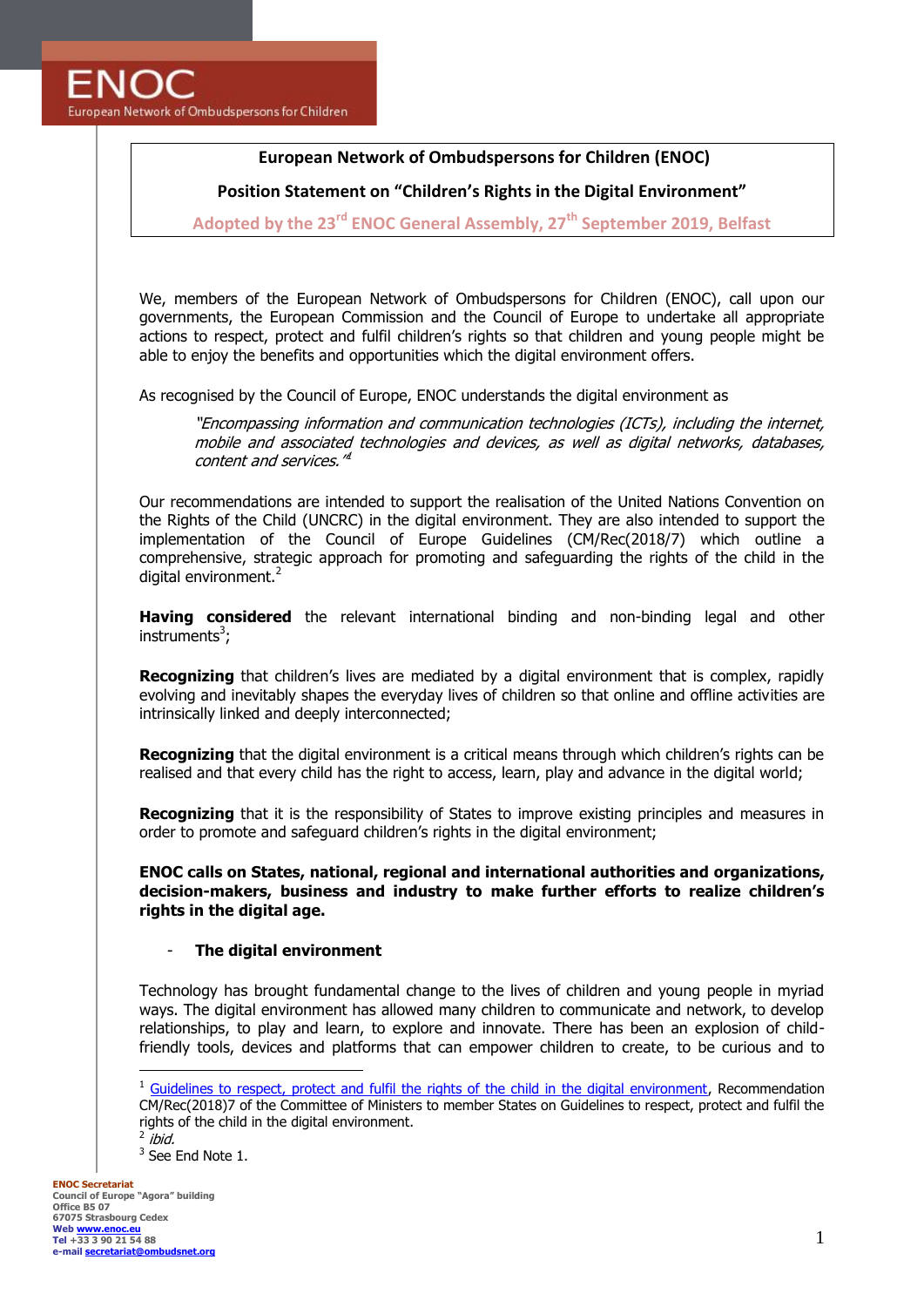experiment in the digital environment. Children and young people around the world are using technology to exercise their rights to information, to expression, to association, to education and to have a voice on issues that resonate for them – issues such as climate change, bullying, equality, identity, social justice and more.

However, while many children and young people deftly use and manage technology, social media and digital spaces, they are also challenged by parents and carers who overuse and overshare digitally, peers who cyberbully and users who troll, they may live in communities without digital infrastructure or attend schools without digital citizenship curriculums. The digital world also replicates and amplifies barriers children face in exercising their rights, for instance, due to a lack of access to technology for children living in poverty, in the reinforcement of norms and stereotypes for girls and children with disabilities and through the proliferation of online hate speech.<sup>4</sup> The digital environment can also be a tool through which children's protection rights are threatened and technology is used by those who seek to groom, abuse and exploit children, often beyond local and national boundaries. The digital world also poses new challenges to children's rights as children's experiences, stories and data are captured, shared and stored on a scale not previously witnessed and where business and industry, often operating on a global basis, are key actors.

Children and young people will continue to grow up with technology and the internet in their lives. From infancy, the conditions of their childhood and their journey to adulthood in the digital environment will be rife with challenges and risks as well as opportunities and as such, respecting, promoting and fulfilling children's rights in the digital age must be a primary concern for all charged with protecting children's rights. $5$ 

## - **Children's views on the digital environment**

Despite the challenges that exist, generally children and young people do not view the future developments and challenges in the digital age negatively.<sup>6</sup> The European Network of Youth Advisers (ENYA) 2019 Forum have stated:

'Grown-ups often mostly see and mention negative things about the internet. But mostly the internet is very positive. Children and young people should be supported in how to interact in a positive way with digital media.  $^{\bar{r}}$ 

Children around the world have identified connection, communication and sharing as the key benefits of the digital world and their voices are a timely reminder of the potential of the digital environment as a vehicle through which children's rights can be meaningfully progressed.

<sup>4</sup> United Nations (2019) Strategy and Plan of Action on Hate Speech understands hate speech as "as any kind of communication in speech, writing or behaviour that attacks or uses pejorative or discriminatory language with reference to a person or a group on the basis of who they are, in other words, based on their religion, ethnicity, nationality, race, colour, descent, gender or other identify factor. Geneva: UN; p.2.

<sup>&</sup>lt;sup>5</sup>Livingstone S. (2014) *Children's digital rights: a priority.* Intermedia, 42(4/5) pp.20-24. <http://eprints.lse.ac.uk/60727/>

Livingstone S. and Bulger, M.E. (2014). A Global research agenda for children's rights in the digital age. Journal of Children and Media, 8(4) pp.317-335.

[http://eprints.lse.ac.uk/62130/1/Livingstone\\_Global\\_Research\\_Agenda\\_Childrens\\_Right\\_Digital\\_Age.pdf](http://eprints.lse.ac.uk/62130/1/Livingstone_Global_Research_Agenda_Childrens_Right_Digital_Age.pdf)<br><sup>6</sup> Young and Online: Children's perspectives on life in the digital age. The State of the World's Children 2017 Companion Report"

[https://www.unicef.org/publications/files/Young\\_and\\_Online\\_Children\\_perspectives\\_Dec\\_2017.pdf](https://www.unicef.org/publications/files/Young_and_Online_Children_perspectives_Dec_2017.pdf) Council of Europe, "It's Our World: children's views on how to protect their rights in the digital environment."

<https://rm.coe.int/it-s-our-world-children-s-views-on-how-to-protect-their-rights-in-the-/1680765dff><br><sup>7</sup> ENYA 2019, 'Lot's Talk Young, Let's Talk about Children's Bights in the Digital Environ ENYA 2019 'Let's Talk Young, Let's Talk about Children's Rights in the Digital Environment' Child Participation Project, p.13.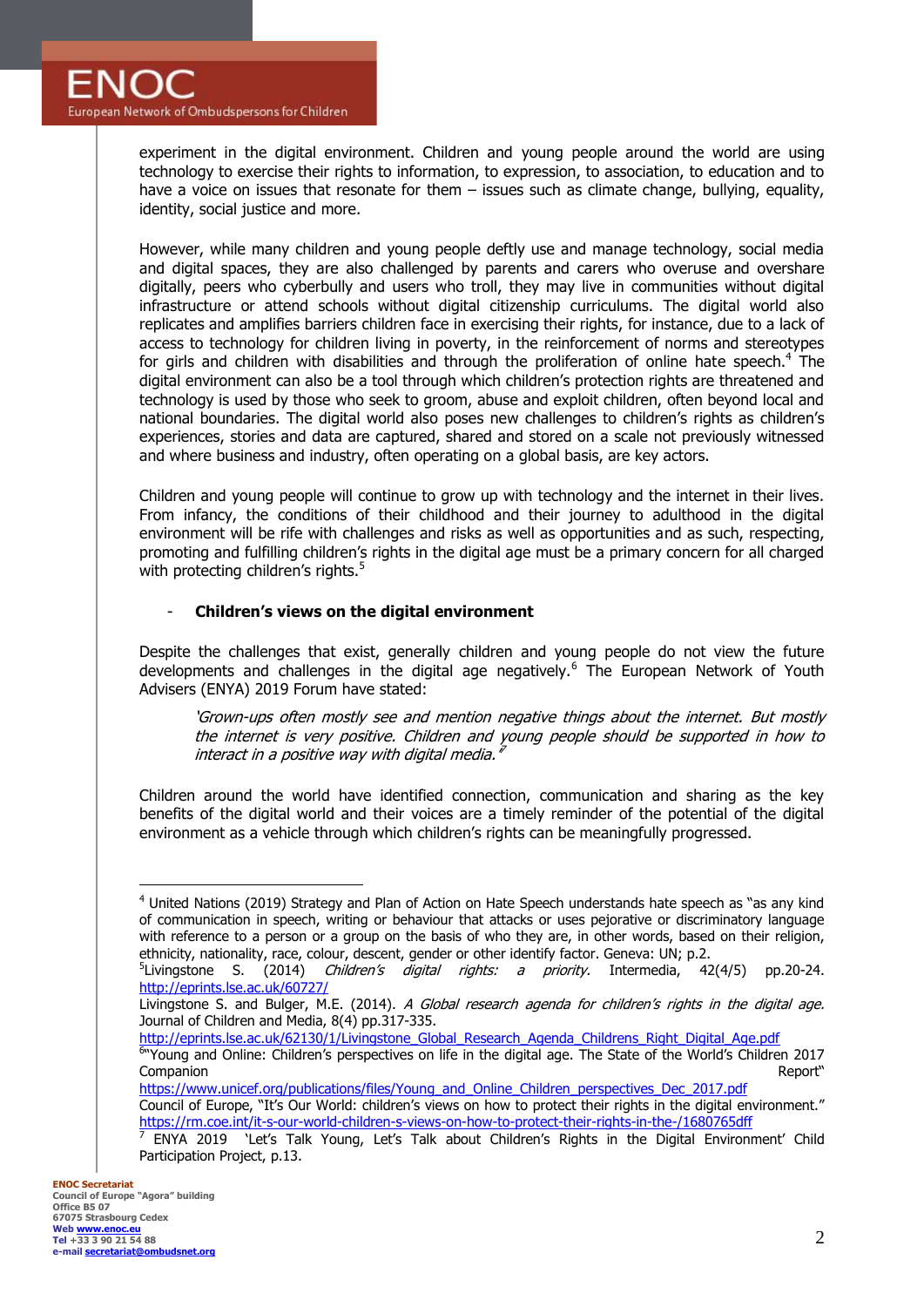The 2019 ENYA Forum found that children and young people often have a balanced and considered view of the possibilities and challenges of engaging in the digital environment. However, without information and education they are more likely to have negative experiences. They emphasised the importance of being informed of their rights in relation to the digital environment, both to allow them to claim these rights and also to enable them to respect the rights of others. Schools need to engage proactively in the digital environment and support children and young people to use digital media in a constructive manner.<sup>8</sup> "Let's Talk Young, Let's Talk about Children's Rights in the Digital Environment"<sup>9</sup>, contains a number of strategic recommendations, which have been incorporated into this statement.

Practical recommendations also identified by ENYA include:

- Children experiencing problems online should be able to get support from a trained person locally.
- Children should have access to dedicated apps on: Children's Rights; Privacy; and Fact Checking to help spot fake news.
- Children should have to give their consent before private content about them is published online by others and before their private information is used for commercial purposes.
- Children should be provided with Relationship and Sexuality Education which takes into account issues relating to the digital environment.

## - **Children's rights in the digital environment**

The obligations which the UNCRC places on signatories apply not only to all aspects of children's lives from their survival and well-being, their development and protection and their voice being heard but also to all spaces which they inhabit, including the digital environment. The articles enshrined in the Convention can be understood as comprehensively addressing children's provision, protection and participation rights. These rights are intrinsically interrelated, interdependent and indivisible and all duty bearers are required to ensure that they are promoted and safeguarded in the digital world. As this generation of children and young people becomes the first to truly live in the digital age, we are faced with the significant challenge of ensuring that their rights flourish in the online world. The protection of these rights must be successfully accomplished by being deeply embedded into the legal, government, business, education and social frameworks that govern and mediate our digital lives.

ENOC's recommendations have drawn on international and European child rights standards, the views of ENOC members and the views of ENYA and children.

ENOC urges the Council of Europe, European Commission, States and duty bearers to:

**1. Fulfil children's rights in the digital age by recognizing and fully implementing the UN Convention on the Rights of the Child and the Council of Europe Guidelines to respect, protect and fulfil the rights of the child in the digital environment<sup>10</sup> through the development and implementation of rights-based strategies and measures, designed to evolve with technological developments. This must be undertaken in accordance with article 4 of the Convention on the Rights of the Child which requires that all appropriate legislative, administrative and other measures are undertaken.** 

**ENOC Secretariat Council of Europe "Agora" building Office B5 07 67075 Strasbourg Cedex Web www.enoc. Tel +33 3 90 21 54 88 e-mail [secretariat@ombudsnet.org](mailto:secretariat@ombudsnet.org)**

an<br><sup>8</sup> ibid.

<sup>&</sup>lt;sup>9</sup> ibid.

<sup>&</sup>lt;sup>10</sup> Council of Europe Recommendation CM/Rec(2018)7 of the Committee of Ministers to member States on Guidelines to respect, protect and fulfil the rights of the child in the digital environment.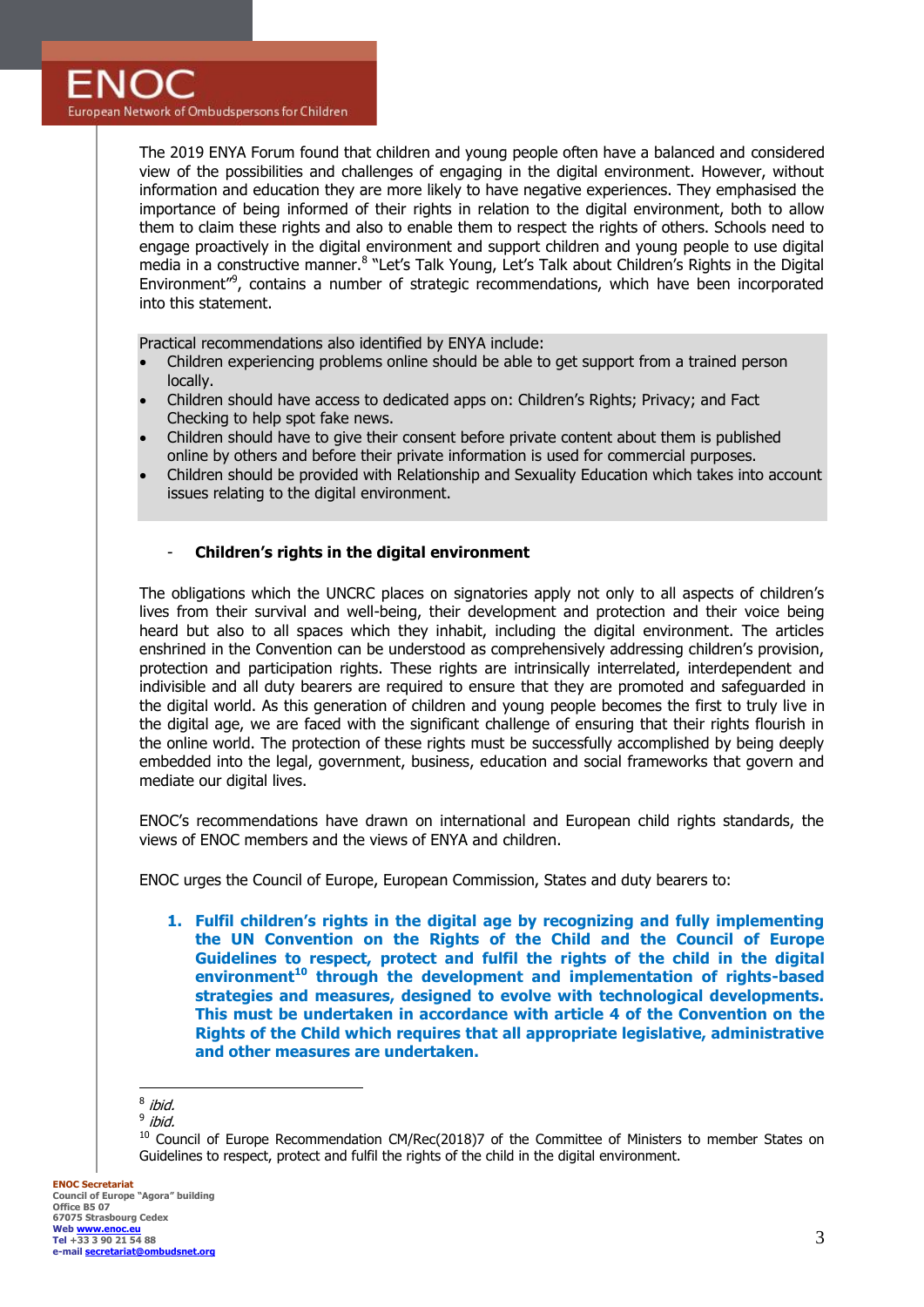## **2. Require governments, business and industry to respect and fully support children's rights in the digital environment. This includes:**

- a. Ensuring all platforms, providers, services, devices and products are subject to regulation and oversight which protects children's rights whilst taking into account children's evolving capacities. This must have particular regard to the principles of privacy, safety and data minimisation by design and be compliant with data protection obligations;
- b. Increase oversight of emerging technology such as geolocation, connected devices, profiling, artificial intelligence, facial recognition software, machine-learning and algorithms;
- c. Produce child-friendly and accessible guidelines, codes and terms and conditions for the use of all products and services, including social media, gaming and other platforms. This must have particular regard to ensuring children's or parent and carers' informed consent and age verification;
- d. Provide greater transparency and consumer protection for children including with respect to advertising, content marketing, in-app purchases and online gaming features;
- e. Support legislative and regulatory initiatives that hold industry and technology companies to account and provide for regulatory oversight to ensure that children can exercise their rights in the digital environment to the upmost;
- f. Support and strengthen research on children's rights in the digital world to ensure that duty bearers have a knowledge based approach. This must address the implication of children's interactions with technology on their cognitive, physical, social and emotional development and provide awareness raising for parents, carers and educators.

## **3. Ensure that children's right to have a say in actions and decisions that affect them in the digital environment is realised.**

- a. Proactively engage children in the development, review and evaluation of digital strategies, technologies and content and give due weight to their views in accordance with their evolving capacity;
- b. Emphasise children's rights to freedom of association, freedom of expression and to seek, receive and impart information and ideas as well as their rights to privacy and participation with respect to protecting their data;
- c. Recognise and ensure that the digital environment offers an additional engagement platform for children to participate in social, community and civic roles;
- d. Monitor and assess the impact of strategies, policies and measures on children's participation rights.

## **4. Ensure all children have access to the digital environment without discrimination.**

- a. Ensure that all children are able to enjoy the same opportunities that affordable access to the digital environment can provide, including access to infrastructure, connectivity, services and also appropriate content developed specifically for children;
- b. Produce policies, guidelines and information that address the needs of all children, particularly those from marginalized or vulnerable groups $11$  with regard to accessing

 $11$  While not an exhaustive list this must pay due regard to the needs of children with disabilities, children in care, those living in poverty and homeless children, children from minority ethnic communities, children on the move, internally displaced children and LGBTQIA children.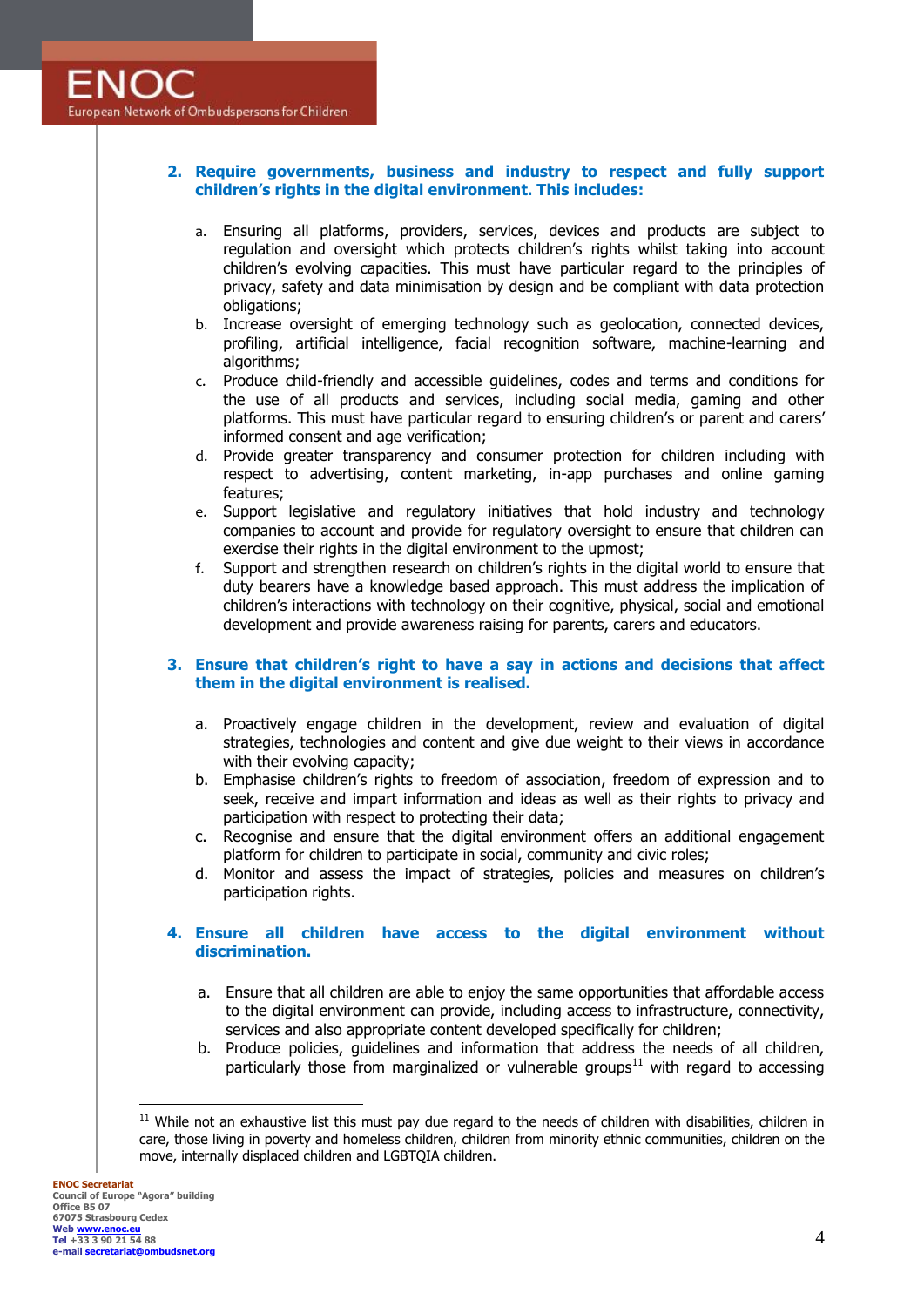and realising their rights in the digital environment and make these available in appropriate formats;

c. Promote equality of access and overcome digital exclusion and discrimination, including through addressing stereotypes and increased gendering in the digital world.

## **5. Protect children's enjoyment of the internet, technology and social media free from false information, harmful content or harmful technologies.**

- a. Take measures to ensure that high-quality and unbiased information is readily discoverable by children and that action is taken with regard to the circulation of false information;
- b. Strengthen protections, including through legislative and technological measures, regarding harmful content or technologies that are detrimental to children's mental and physical well-being (including pro-eating disorders, pro-self-harm and suicide content);
- c. Require business and industry to share and report information regarding online harm and to remove harmful content immediately;
- d. Take measures to ensure that children who seek or have been exposed to harmful content are directed to messages, content and support that promote their mental and physical well-being.

## **6. Take all necessary steps to protect children from bullying, violence, exploitation and abuse in all forms in the digital world.**

- a. Ensure the effectiveness of legislative, regulatory and other measures to combat the spread of online hate speech, racism, radicalisation and extremism and include robust sanctions for those who violate children's rights online;
- b. Ensure effective national and international co-ordination and collaboration between government, industry and law enforcement to address all forms of online grooming, abuse and exploitation, including commercial exploitation;
- c. Adopt innovative and future-proof policies to deal with emerging areas of sexual exploitation and abuse such as, virtual and augmented reality child sex abuse images;
- d. Provide child friendly and accessible information for children regarding 'sexting' and user generated images, and ensure authorities respond in a child centred manner;
- e. Provide support for children who have been affected by online bullying, harassment, violence, exploitation or abuse, including access to mental health services to aid recovery.

## **7. Recognize that children's right to education extends to the digital environment and support children's digital skills development.**

- a. Ensure children have the necessary digital skills and digital learning, including technical, creative and critical assessment skills in recognition of their multiple roles as digital users, creators, developers and leaders;
- b. Implement educational policies that foster the development of all children's digital skills and confidence (regardless of age) and an awareness of children's rights, with particular reference to providing effective support for teachers and educators;
- c. Ensure the integration of digital citizenship and technologies into educational curricula.
- **8. Provide support to parents and carers in their role as guardians of children's rights online to ensure that children can benefit from the opportunities afforded by the digital environment, while reducing potential risks.**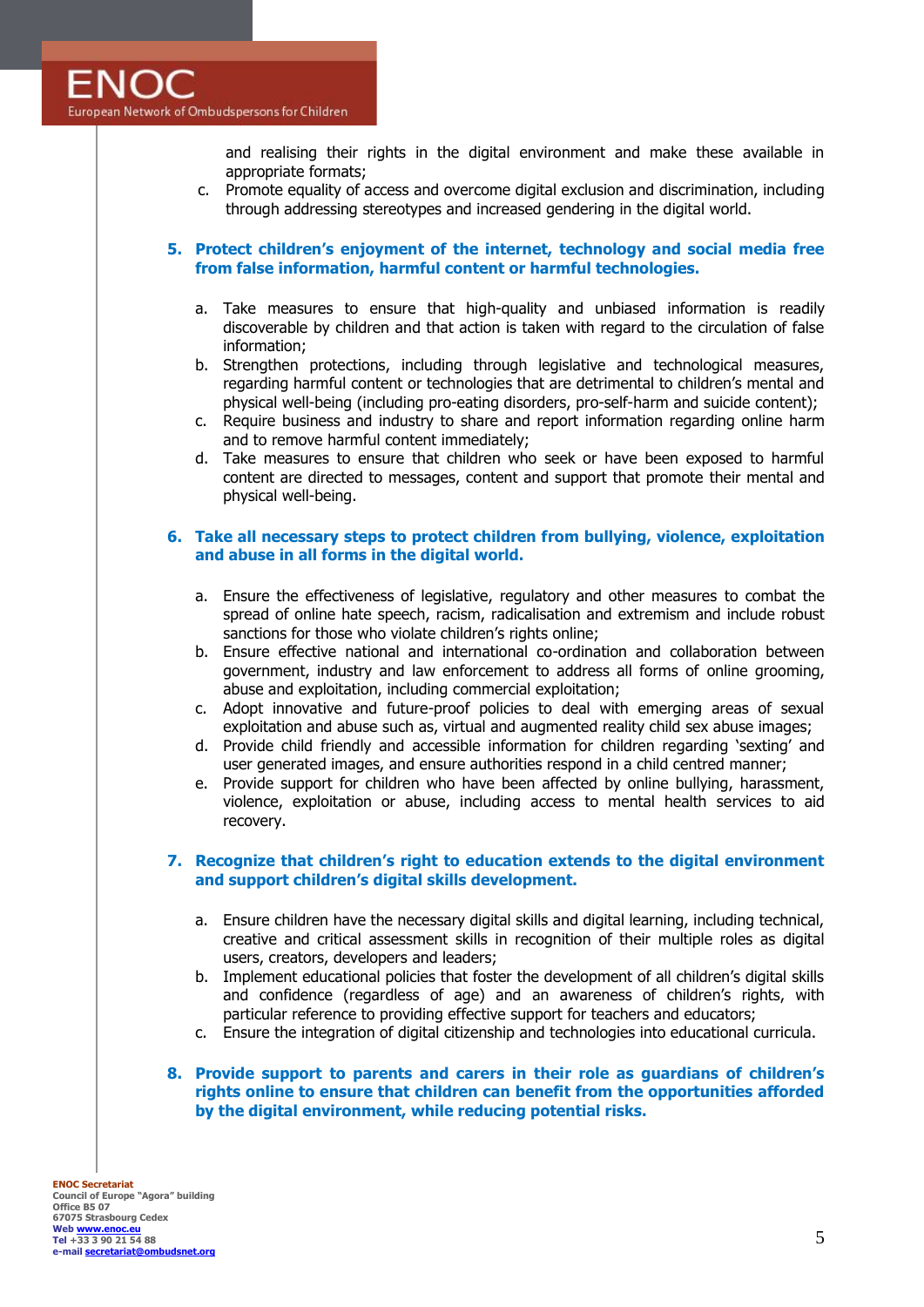- a. Provide access to information, education and guidance to support parental responsibility, skills and confidence in the digital environment, taking into account children's right to privacy and parental sharing of children's data in this context;
- b. Strengthen research and raise awareness regarding parental use of technology and the impact of this on their relationship with their children;

#### **9. Ensure access to child friendly reporting, complaints and redress procedures for children and young people, their parents and carers.**

- a. Provide easily accessible and timely procedures, and child friendly information regarding these, to enable children to report concerns about harmful content, bullying, violence and abuse and to make complaints across all industry and government actors, including social media and technology companies, internet service providers and regulators;
- b. Ensure in particular that statutory safeguarding procedures are in place and able to receive and act on reports from children, parents and carers regarding concerns about grooming, abuse and exploitation across all media and platforms;
- c. Ensure government, business and industry and all adults in positions of trust meet their obligations to share and report content or behaviour that is harmful to children or which subjects a child to any form of violence, abuse or exploitation to the appropriate authorities;
- d. Empower regulators to take effective action in regard to harmful, violent or abusive content and to ensure reporting, complaints and redress procedures are effective.

**ENOC will work with the Council of Europe, European Commission and other duty bearers to promote and monitor implementation of these recommendations.**

**\*\*\***

**ENOC Secretariat Council of Europe "Agora" building Office B5 07 67075 Strasbourg Cedex Web www.enoc.e Tel +33 3 90 21 54 88 e-mail [secretariat@ombudsnet.org](mailto:secretariat@ombudsnet.org)**